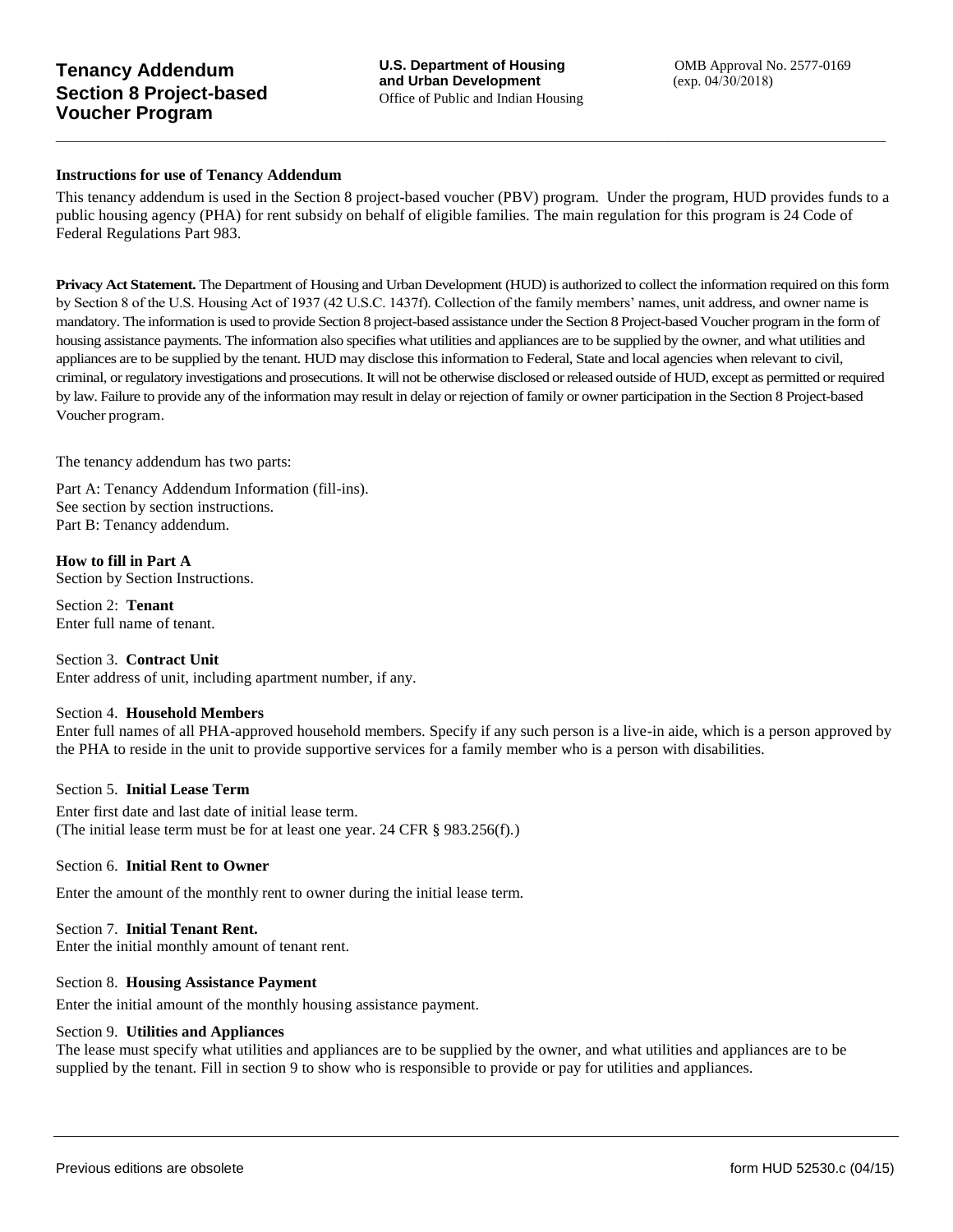# **Part A of the Tenancy Addendum**

(Fill out all of the information in Part A.)

1. **Contents of Tenancy Addendum**

This Tenancy Addendum has two parts: Part A: Tenancy Addendum Information

Part B: Tenancy Addendum

2. **Tenant**

3. **Contract Unit** 

#### 4. **Household**

 The following persons may reside in the unit. Other persons may not be added to the household without prior written approval of the owner and the PHA.

#### 5. **Initial Lease Term**

The initial lease term begins on (mm/dd/yyyy): \_\_\_\_\_\_\_\_\_\_\_\_\_\_\_\_\_\_\_\_\_\_\_\_\_\_\_\_\_\_

The initial lease term ends on (mm/dd/yyyy): \_\_\_\_\_\_\_\_\_\_\_\_\_\_\_\_\_\_\_\_\_\_\_\_\_\_\_\_\_\_\_\_

#### 6. **Initial Rent to Owner**

The initial rent to owner is: \$

#### 7. **Initial Tenant Rent**

The initial tenant rent is:  $\frac{1}{2}$  per month. The amount of the tenant rent is subject to change by the PHA during the term of the lease in accordance with HUD requirements.

#### 8. **Initial Housing Assistance Payment**

At the beginning of the Housing Assistance Payments (HAP) contract term, the amount of the housing assistance payment by the PHA to the owner is \$ \_\_\_\_\_\_\_\_\_\_\_\_\_\_\_\_\_\_ per month. The amount of the monthly housing assistance payment by the PHA to the owner is subject to change during the HAP contract term in accordance with HUD requirements.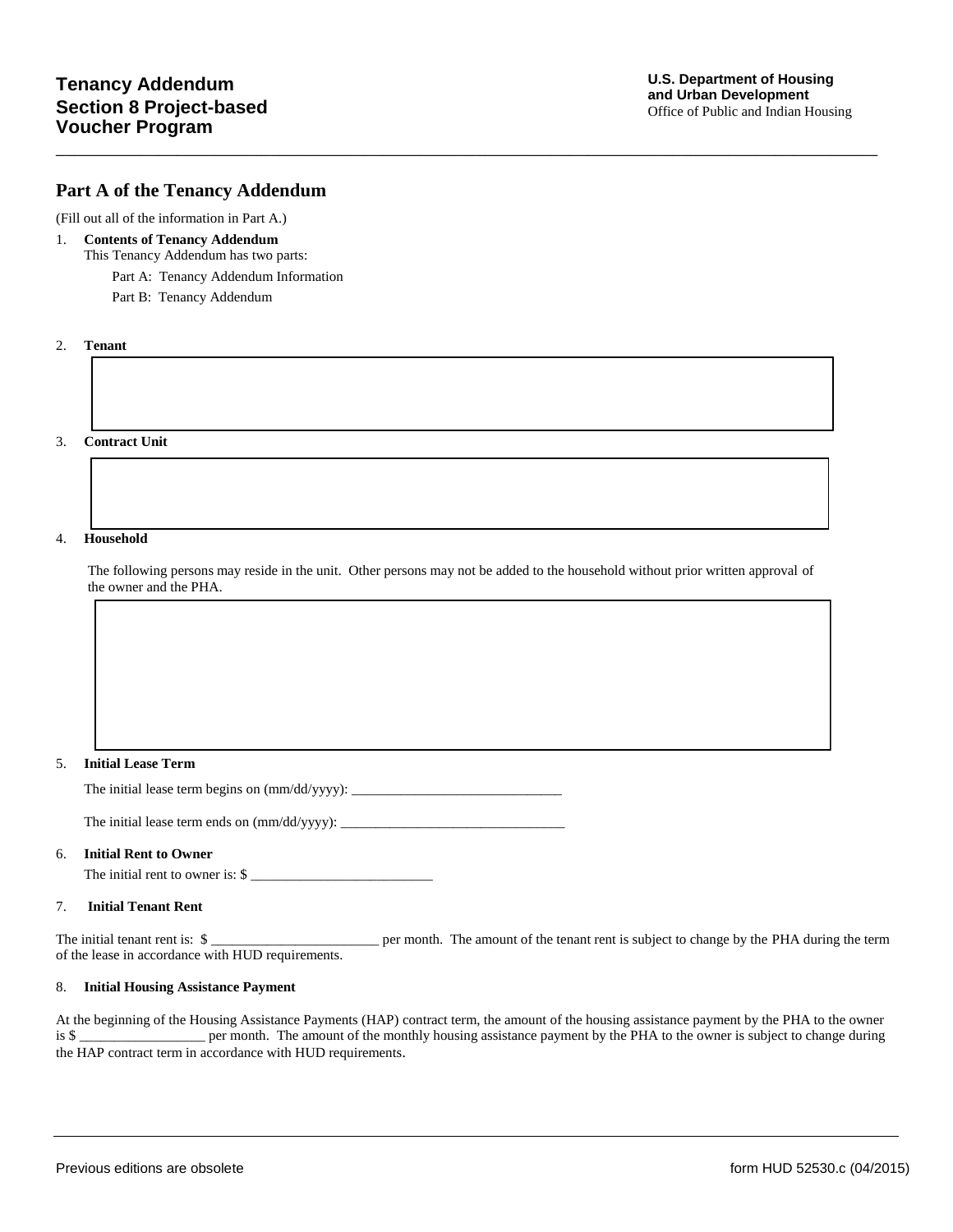## 9. **Utilities and Appliances**

The owner shall provide or pay for the utilities and appliances indicated below by an "**O**". The tenant shall provide or pay for the utilities and appliances indicated below by a "**T**". Unless otherwise specified below, the owner shall pay for all utilities and appliances provided by the owner.

\_\_\_\_\_\_\_\_\_\_\_\_\_\_\_\_\_\_\_\_\_\_\_\_\_\_\_\_\_\_\_\_\_\_\_\_\_\_\_\_\_\_\_\_\_\_\_\_\_\_\_\_\_\_\_\_\_\_\_\_\_\_\_\_\_\_\_\_\_\_\_\_\_\_\_\_\_\_\_\_\_\_\_\_\_\_\_\_\_\_\_\_\_\_\_\_\_\_\_\_\_\_\_\_\_\_\_

| Item                    | Specify fuel type |            |                        |                                 | Provided by | Paid by |
|-------------------------|-------------------|------------|------------------------|---------------------------------|-------------|---------|
| Heating                 | Natural gas       | Bottle gas | □ Oil or Electric      | Coal or Other<br>$\sim$         |             |         |
| Cooking                 | Natural gas       | Bottle gas | □ Oil or Electric      | Coal or Other<br>$\blacksquare$ |             |         |
| Water Heating           | Natural gas       | Bottle gas | $\Box$ Oil or Electric | Coal or Other<br>$\sim 10$      |             |         |
| Other Electric          |                   |            |                        |                                 |             |         |
| Water                   |                   |            |                        |                                 |             |         |
| Sewer                   |                   |            |                        |                                 |             |         |
| <b>Trash Collection</b> |                   |            |                        |                                 |             |         |
| Air Conditioning        |                   |            |                        |                                 |             |         |
| Refrigerator            |                   |            |                        |                                 |             |         |
| Range/Microwave         |                   |            |                        |                                 |             |         |
| Other (specify)         |                   |            |                        |                                 |             |         |
|                         |                   |            |                        |                                 |             |         |

**Signatures: Owner**

Print or Type Name of Owner

Signature

Print or Type Name and Title of Signatory

\_\_\_\_\_\_\_\_\_\_\_\_\_\_\_\_\_\_\_\_\_\_\_\_\_\_\_\_\_\_\_\_\_\_\_\_\_\_\_\_\_\_\_\_\_\_\_\_\_

\_\_\_\_\_\_\_\_\_\_\_\_\_\_\_\_\_\_\_\_\_\_\_\_\_\_\_\_\_\_\_\_\_\_\_\_\_\_\_\_\_\_\_\_\_\_\_\_\_

\_\_\_\_\_\_\_\_\_\_\_\_\_\_\_\_\_\_\_\_\_\_\_\_\_\_\_\_\_\_\_\_\_\_\_\_\_\_\_\_\_\_\_\_\_\_\_\_\_

\_\_\_\_\_\_\_\_\_\_\_\_\_\_\_\_\_\_\_\_\_\_\_\_\_\_\_\_\_\_\_\_\_\_\_\_\_\_\_\_\_\_\_\_\_\_\_\_\_

Date

**Tenant**

Print or Type Name of Family Representative

\_\_\_\_\_\_\_\_\_\_\_\_\_\_\_\_\_\_\_\_\_\_\_\_\_\_\_\_\_\_\_\_\_\_\_\_\_\_\_\_\_\_\_\_\_\_\_\_\_\_\_

\_\_\_\_\_\_\_\_\_\_\_\_\_\_\_\_\_\_\_\_\_\_\_\_\_\_\_\_\_\_\_\_\_\_\_\_\_\_\_\_\_\_\_\_\_\_\_\_\_\_

\_\_\_\_\_\_\_\_\_\_\_\_\_\_\_\_\_\_\_\_\_\_\_\_\_\_\_\_\_\_\_\_\_\_\_\_\_\_\_\_\_\_\_\_\_\_\_\_\_\_

\_\_\_\_\_\_\_\_\_\_\_\_\_\_\_\_\_\_\_\_\_\_\_\_\_\_\_\_\_\_\_\_\_\_\_\_\_\_\_\_\_\_\_\_\_\_\_\_\_\_\_

\_\_\_\_\_\_\_\_\_\_\_\_\_\_\_\_\_\_\_\_\_\_\_\_\_\_\_\_\_\_\_\_\_\_\_\_\_\_\_\_\_\_\_\_\_\_\_\_\_\_\_

Signature

Print or Type Name of Family Representative

Signature

Date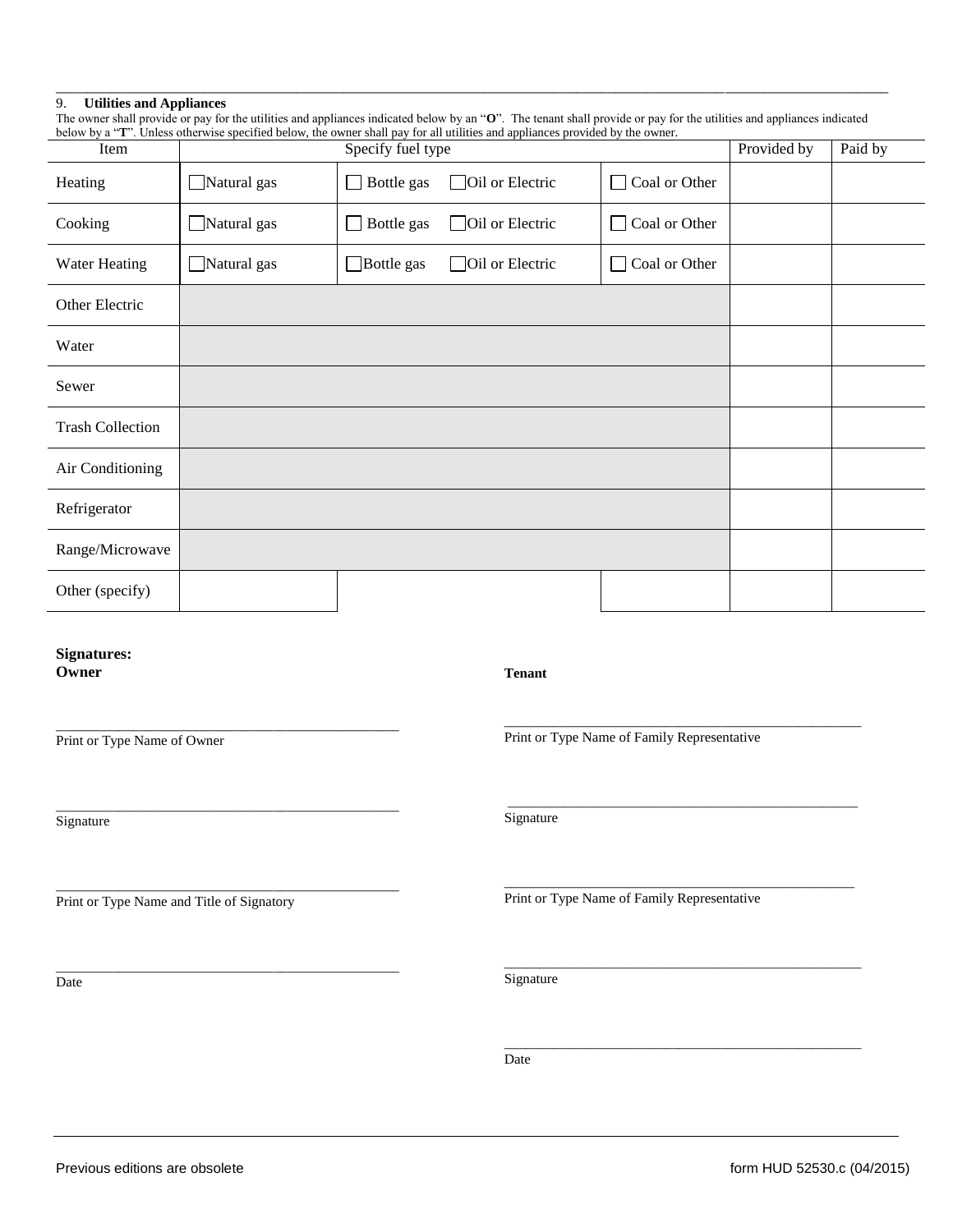(To be attached to Tenant Lease)

# **Part B: Tenancy Addendum**

#### 1. **Section 8 Project-based Voucher (PBV) Program**

- a. The owner is leasing the contract unit to the tenant for occupancy by the tenant's family with assistance for a tenancy under the Section 8 PBV program of the United States Department of Housing and Urban Development (HUD).
- b. The owner has entered into a Housing Assistance Payments Contract (HAP contract) with the public housing agency (PHA) under the PBV program. Under the HAP contract, the PHA will make housing assistance payments to the owner to assist the tenant in leasing the unit from the owner.

#### 2. **Lease**

- a. The owner has given the PHA a copy of the lease, including any revisions agreed to by the owner and the tenant. The owner certifies that the terms of the lease are in accordance with HUD requirements and the lease includes the tenancy addendum.
- b. The tenant shall have the right to enforce the tenancy addendum against the owner. If there is any conflict between the tenancy addendum and any other provisions of the lease, the language of the tenancy addendum shall control.

## 3. **Use of Contract Unit**

- a. During the lease term, the family will reside in the contract unit with assistance under the PBV program.
- b. The composition of the household must be approved by the PHA. The family must promptly inform the PHA of the birth, adoption or court-awarded custody of a child. Other persons may not be added to the household without prior written approval of the owner and the PHA.
- c. The contract unit may only be used for residence by the PHA-approved household members. The unit must be the family's only residence. Members of the household may engage in legal profit making activities incidental to primary use of the unit for residence by members of the family.
- d. The tenant may not sublease or let the unit.
- e. The tenant may not assign the lease or transfer the unit.

## 4. **Rent to Owner**

- a. The initial and redetermined rent to owner are established in accordance with HUD requirements.
- b. During the term of the lease (including the initial term of the lease and any extension term), the rent to owner may at no time exceed:
	- (1) The reasonable rent for the unit as most recently determined or redetermined by the

**U.S. Department of Housing and Urban Development** Office of Public and Indian Housing

PHA in accordance with HUD requirements, or

(2) Rent charged by the owner for comparable unassisted units in the premises.

#### 5. **Family Payment to Owner**

\_\_\_\_\_\_\_\_\_\_\_\_\_\_\_\_\_\_\_\_\_\_\_\_\_\_\_\_\_\_\_\_\_\_\_\_\_\_\_\_\_\_\_\_\_\_\_\_\_\_\_\_\_\_\_\_\_\_\_\_\_\_\_\_\_\_\_\_\_\_\_\_\_\_\_

- a. The tenant rent is the portion of the monthly rent to owner paid by the family. The PHA determines the tenant rent in accordance with HUD requirements. Any changes in the amount of the tenant rent will be effective on the date stated in a notice by the PHA to the family and the owner.
- b. Each month, the PHA will make a housing assistance payment to the owner on behalf of the family in accordance with the HAP contract. The amount of the monthly housing assistance payment will be determined by the PHA in accordance with HUD requirements for a tenancy under the Section 8 PBV program.
- c. The monthly housing assistance payment shall be credited against the monthly rent to owner for the contract unit.
- d. The tenant is not responsible for paying the portion of rent to owner covered by the PHA housing assistance payment under the HAP contract between the owner and the PHA. A PHA failure to pay the housing assistance payment to the owner is not a violation of the lease. The owner may not terminate the tenancy for nonpayment of the PHA housing assistance payment.
- e. The owner may not charge or accept, from the family or from any other source, any payment for rent of the unit in addition to the rent to owner. The rent to owner includes all housing services, maintenance, utilities and appliances to be provided and paid by the owner in accordance with the lease. The rent to owner does not include charges for nonhousing services such as food, furniture or supportive services provided by the owner.
- f. The owner must immediately return any excess rent payment to the tenant.

# 6. **Other Fees and Charges**

- a. With the exception of families receiving PBV assistance in assisted living developments (see paragraph b. below), the owner may not require the tenant or family members to pay charges for any meals or supportive services which may be provided by the owner. Nonpayment of any such charges is not grounds for termination of tenancy.
- b. In assisted living developments receiving projectbased assistance, the owner may charge tenants, family members, or both for meals or supportive services. Any such charges must be specified in the lease. These charges may not be included in the rent to owner, nor may the value of meals and supportive services be included in the calculation of the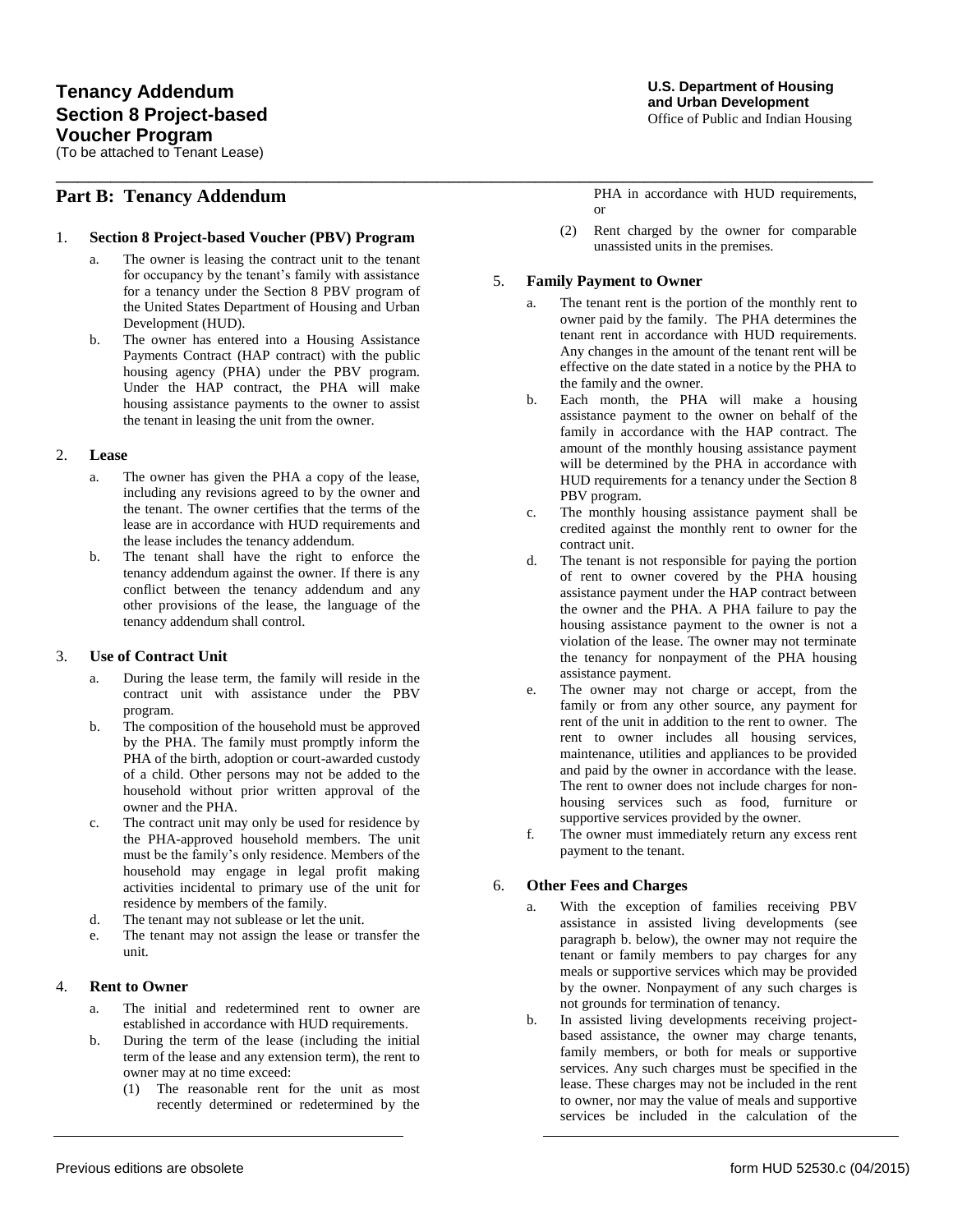reasonable rent. Non-payment of such charges is grounds for termination of the lease by the owner in assisted living developments.

d. The owner may not charge the tenant extra amounts for items customarily included in rent to owner in the locality, or provided at no additional cost to unsubsidized tenants in the premises.

## 7. **Maintenance, Utilities, and Other Services**

## a. **Maintenance**

- (1) The owner must maintain the unit and premises in accordance with the HQS.
- (2) Maintenance and replacement (including redecoration) must be in accordance with the standard practice for the building concerned as established by the owner.

# b. **Utilities and Appliances**

- (1) The owner must provide all utilities needed to comply with the HQS.
- (2) The owner is not responsible for a breach of the HQS caused by the tenant's failure to:
	- (a) Pay for any utilities that are to be paid by the tenant.
	- (b) Provide and maintain any appliances that are to be provided by the tenant.
- c. **Family Damage**. The owner is not responsible for a breach of the HQS because of damages beyond normal wear and tear caused by any member of the household or by a guest.
- d. **Housing Services**. The owner must provide all housing services as agreed to in the lease.

## 8. **Termination of Tenancy by Owner**

- a. **Requirements**. The owner may only terminate the tenancy in accordance with the lease and HUD requirements.
- b. **Grounds**. During the term of the lease (the initial term of the lease or any extension term), the owner may only terminate the tenancy because of:
	- (1) Serious or repeated violation of the lease;
	- (2) Violation of Federal, State, or local law that imposes obligations on the tenant in connection with the occupancy or use of the unit and the premises;
	- (3) Criminal activity or alcohol abuse (as provided in paragraph c);
	- (4) Failure of a family in a supportive service excepted unit to complete its Family Self-Sufficiency (FSS) Contract of Participation or other supportive services requirement without good cause; or
	- (5) Other good cause (as provided in paragraph d).

## c. **Criminal Activity or Alcohol Abuse**

(1) The owner may terminate the tenancy during the term of the lease if any member of the household, a guest or another person under a resident's control commits any of the following types of criminal activity:

- (a) Any criminal activity that threatens the health or safety of, or the right to peaceful enjoyment of the premises by, other residents (including property management staff residing on the premises);
- (b) Any criminal activity that threatens the health or safety of, or the right to peaceful enjoyment of their residences by, persons residing in the immediate vicinity of the premises;
- (c) Any violent criminal activity on or near the premises; or
- (d) Any drug-related criminal activity on or near the premises.
- (2) The owner may terminate the tenancy during the term of the lease if any member of the household is:
	- (a) Fleeing to avoid prosecution, or custody or confinement after conviction, for a crime, or attempt to commit a crime, that is a felony under the laws of the place from which the individual flees, or that, in the case of the State of New Jersey, is a high misdemeanor; or
	- (b) Violating a condition of probation or parole under Federal or State law.
- (3) The owner may terminate the tenancy for criminal activity by a household member in accordance with this section if the owner determines that the household member has committed the criminal activity, regardless of whether the household member has been arrested or convicted for such activity.
- (4) The owner may terminate the tenancy during the term of the lease if any member of the household has engaged in abuse of alcohol that threatens the health, safety or right to peaceful enjoyment of the premises by other residents.

#### d. **Other Good Cause for Termination of Tenancy**

- (1) During the initial lease term, other good cause for termination of tenancy must be something the family did or failed to do.
- (2) During the initial lease term or during any extension term, other good cause includes:
	- (a) Disturbance of neighbors,
	- (b) Destruction of property, or
	- (c) Living or housekeeping habits that cause damage to the unit or premises.
- (3) After the initial lease term, such good cause includes the tenant's failure to accept the owner's offer of a new lease or revision.

## e**. Lease Expiration**

Upon lease expiration, an owner may renew the lease or refuse to renew the lease for good cause. In addition, the owner may refuse to renew the lease without good cause, in which case the PHA will provide the family with a tenant-based voucher, and the unit will be removed from the PBV HAP contract.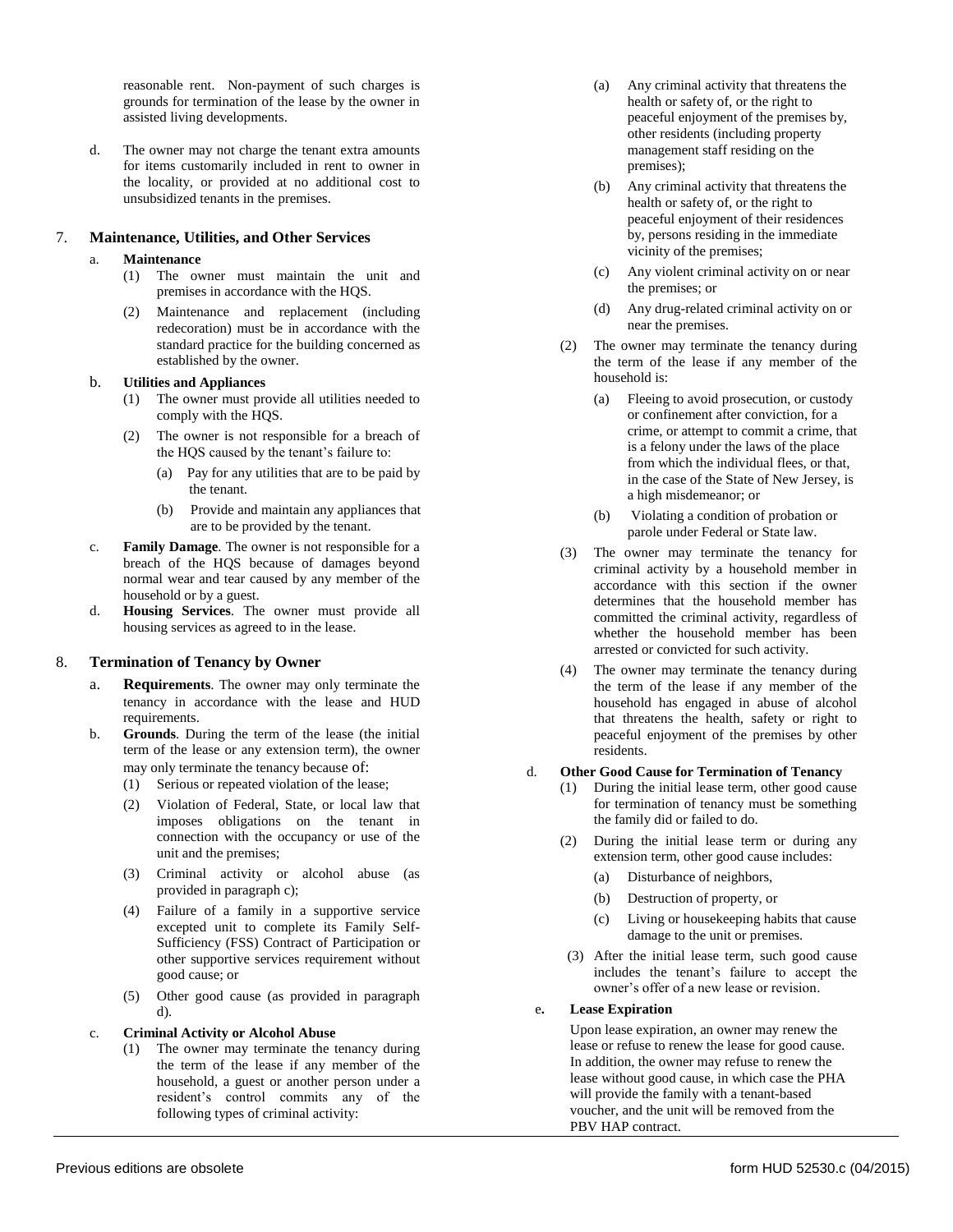#### f**. Protections for Victims of Abuse**

- (1) Incidents or threats of abuse will not be construed as serious or repeated violations of the lease or other "good cause" for termination of the assistance, tenancy, or occupancy rights of a victim of abuse.
- (2) Criminal activity directly relating to abuse, engaged in by a member of a tenant's household or any guest or other person under the tenant's control, shall not be cause for termination of assistance, tenancy, or occupancy rights if the tenant or an immediate member of the tenant's family is the victim or threatened victim of that abuse.
- (3) Notwithstanding any restrictions on admission, occupancy, or terminations of occupancy or assistance, or any Federal, State or local law to the contrary, a PHA, owner or manager may "bifurcate" a lease, or otherwise remove a household member from a lease, without regard to whether a household member is a signatory to the lease, in order to evict, remove, terminate occupancy rights, or terminate assistance to any individual who is a tenant or lawful occupant and who engages in criminal acts of physical violence against family members or others. This action may be taken without evicting, removing, terminating assistance to, or otherwise penalizing the victim of the violence who is also a tenant or lawful occupant. Such eviction, removal, termination of occupancy rights, or termination of assistance shall be effected in accordance with the procedures prescribed by Federal, State, and local law for the termination of leases or assistance under the housing choice voucher program.
- (4) Nothing in this section may be construed to limit the authority of a PHA, owner, or manager, when notified, to honor court orders addressing rights of access or control of the property, including civil protection orders issued to protect the victim and issued to address the distribution or possession of property among the household members in cases where a family breaks up.
- (5) Nothing in this section limits any otherwise available authority of an owner or manager to evict or the PHA to terminate assistance to a tenant for any violation of a lease not premised on the act or acts of violence in question against the tenant or a member of the tenant's household, provided that the owner, manager, or PHA does not subject an individual who is or has been a victim of domestic violence, dating violence, or stalking to a more demanding standard than other tenants in determining whether to evict or terminate.
- (6) Nothing in this section may be construed to limit the authority of an owner or manager to evict, or the PHA to terminate assistance, to any tenant if the owner, manager, or PHA can demonstrate an actual and imminent threat to other tenants or those employed at or providing service to the property if

the tenant is not evicted or terminated from assistance.

- (7) Nothing in this section shall be construed to supersede any provision of any Federal, State, or local law that provides greater protection than this section for victims of domestic violence, dating violence, or stalking.
- g. **Eviction by Court Action**. The owner may only evict the tenant by a court action.
- h. **Owner Notice of Grounds**
	- (1) At or before the beginning of a court action to evict the tenant, the owner must give the tenant a notice that specifies the grounds for termination of tenancy. The notice may be included in or combined with any owner eviction notice.
	- (2) The owner must give the PHA a copy of any owner eviction notice at the same time the owner notifies the tenant.
	- (3) Eviction notice means a notice to vacate, or a complaint or other initial pleading used to begin an eviction action under State or local law.

# 9. **PHA Termination of Assistance**

The PHA may terminate program assistance for the family for any grounds authorized in accordance with HUD requirements. If the PHA terminates program assistance for the family, the lease terminates automatically.

## 10. **Lease: Relation to HAP Contract**

If the HAP contract terminates for any reason, the lease terminates automatically.

# 11. **Family Right to Move**

- a. The family may terminate its lease at any time after the first year of occupancy. The family must give the owner advance written notice of intent to vacate (with a copy to the PHA) in accordance with the lease. If the family has elected to terminate the lease in this manner, the PHA must offer the family the opportunity for tenant-based rental assistance in accordance with HUD requirements.
- b. Before providing notice to terminate the lease under paragraph a, the family must first contact the PHA to request tenant-based rental assistance if the family wishes to move with continued assistance. If tenant-based rental assistance is not immediately available upon lease termination, the PHA shall give the family priority to receive the next available opportunity for tenantbased rental assistance.

# 12. **Security Deposit**

- The owner may collect a security deposit from the tenant. (However, the PHA may prohibit the owner from collecting a security deposit in excess of private market practice, or in excess of amounts charged by the owner to unassisted tenants.)
- b. When the family moves out of the contract unit, the owner, subject to State and local law, may use the